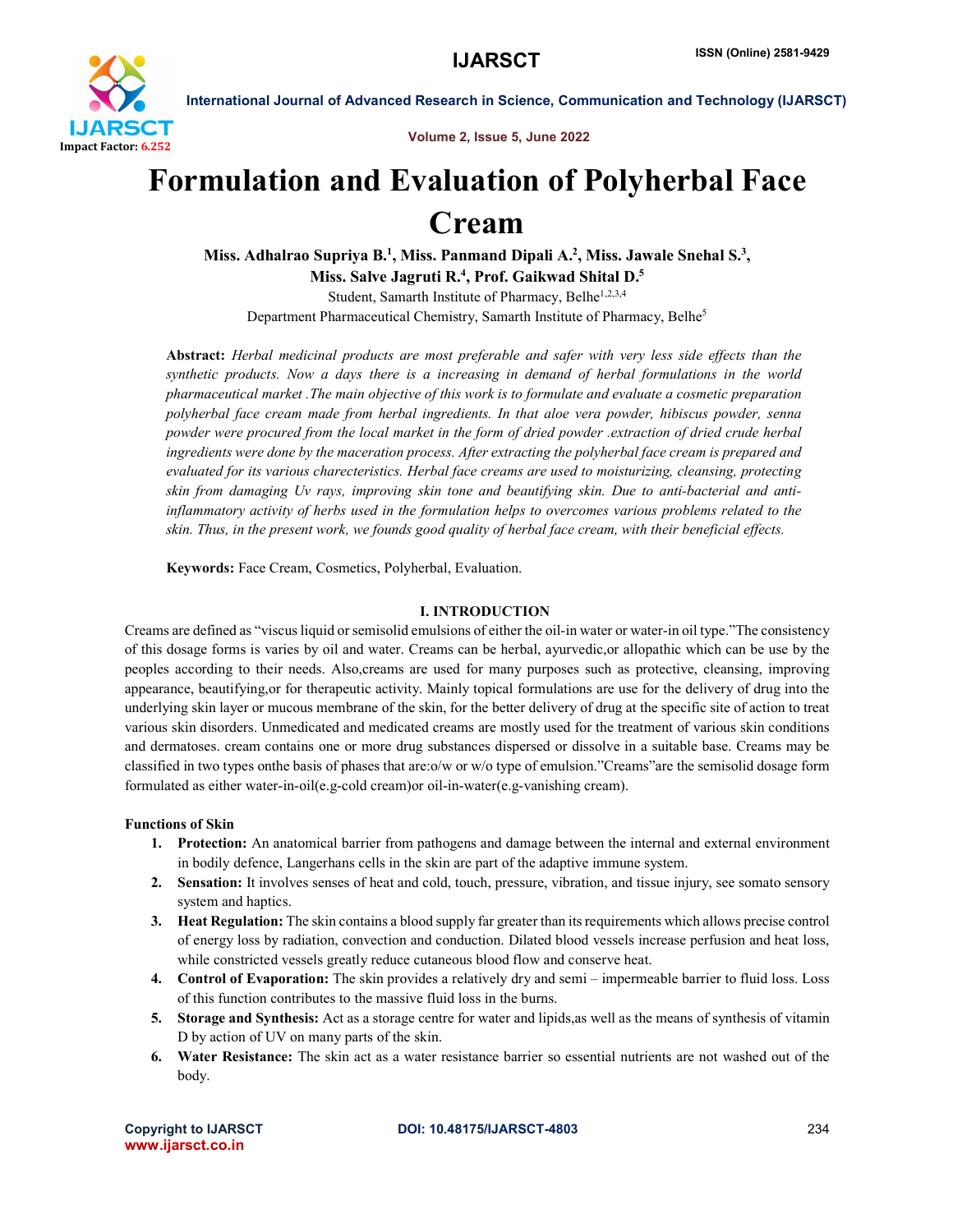

#### Volume 2, Issue 5, June 2022

#### II. MATERIAL AND METHODS

|  | 2.1 Plant Profile |
|--|-------------------|
|--|-------------------|

| Plant        | Aloe Vera                   | Hibiscus                         | Senna                               |
|--------------|-----------------------------|----------------------------------|-------------------------------------|
| Extract      |                             |                                  |                                     |
| Synonym      | Aloe ferox, Cape aloe       | Shoeblack<br>Mahoe.<br>plant,    | Alexandrian senna, Sonamukhi        |
|              |                             | Mahagua                          |                                     |
| Active       | Vit, minerals, enzymes,     | Anthocyanins, polyphenols        | Glycosides, sennosides C and D      |
| constituents | Sugars, lignin, saponins    | Flavonoids, 15-30% plant<br>acid | Monoanthrones, Dianthrones          |
|              | Amino acids, 98% water      | e.g.citric, malic acid           |                                     |
| uses         | Anti $-$ infflamatory       | bacterial, glowing<br>Anti       | Nourishes skin cells, laxatives and |
|              | Moisturizes the skin, heals | skin, cleansing pores.           | carminative.                        |
|              | burns                       |                                  |                                     |

#### Table 1: Ingredient Table

| Sr. No         | Ingredients               | Other Name              | Role of               | Quantity          |
|----------------|---------------------------|-------------------------|-----------------------|-------------------|
|                |                           | (Scientific Name)       | Ingredients           |                   |
| $\mathbf{1}$ . | Aloe Vera Extract         | Aloe barbadensis miller | Anti infflamatory     | 2gm               |
| 2.             | Hibiscus Extract          | Hibiscus, Rosa-Siensis  | Retain moisture       | 2gm               |
| 3.             | Senna Auri Culate Extract | Alexendria,<br>Senna    | Antibacterial         | 2gm               |
|                |                           | Sonamukhi, Indian senna |                       |                   |
| 4.             | Glycerine                 | Glycerol                | Moisturizer           | 1 <sub>m</sub>    |
| 5.             | Propylene Glycol          | Trimethyl Glycol        | Moisturizer or Binder | 1 <sub>ml</sub>   |
| 6.             | Zinc Oxide                | Zinc White              | Skin Whitener         | 0.8gm             |
| 7.             | Sodium Crboxy Methyl      | Edifas B                | Polymer               | 2gm               |
|                | Cellulose                 |                         |                       |                   |
| 8.             | Bees Wax                  | Yellow Wax, Cera Alba   | Base                  | 0.9 <sub>gm</sub> |
| 9.             | Almond Oil                | Almendra Dulce          | Base                  | 0.1ml             |
| 10.            | Sodium Benzoate           | Benzoic Acid            | Preservative          | 0.1gm             |
| 11.            | Purified Water            |                         | Vehicle               | Q.S               |

#### 2.2 Method of Preparation

#### A. Extraction of Herbal Ingredients

For this study the maceration process is used for the extraction of herbal ingredients used in the formulation. Maceration is the simple technique use for extraction of plant material.In maceration process powdered or coarse plant material is socked in suitable solvents such as ethanol, methanol, acetone etc. It is Most commonly used inexpensive technique used for the extraction of different bioactive compounds from plant material. The selection of suitable solvent is most important factor for the extraction of particular plant extract. Maceration consist of converting large particles into smaller powdered form to increase the surface area for achieving best results from extraction by easy mixing with solvent. Then this mixture of plant material and solvent is kept for longer time (4-8 days), agitated at different intervals and filtered through a filtration medium. The efficiency for extraction depends on the type of solvent and plant material. Solvent polarity is also important factor which affects the efficiency of extraction. Due to maceration raptures the cell structure and chemical constituents expose to react with solvent and helps in removal of active constituents from different plant materials. This method is mostly preferred for the exaction of different types of bioactive compounds at laboratory scale.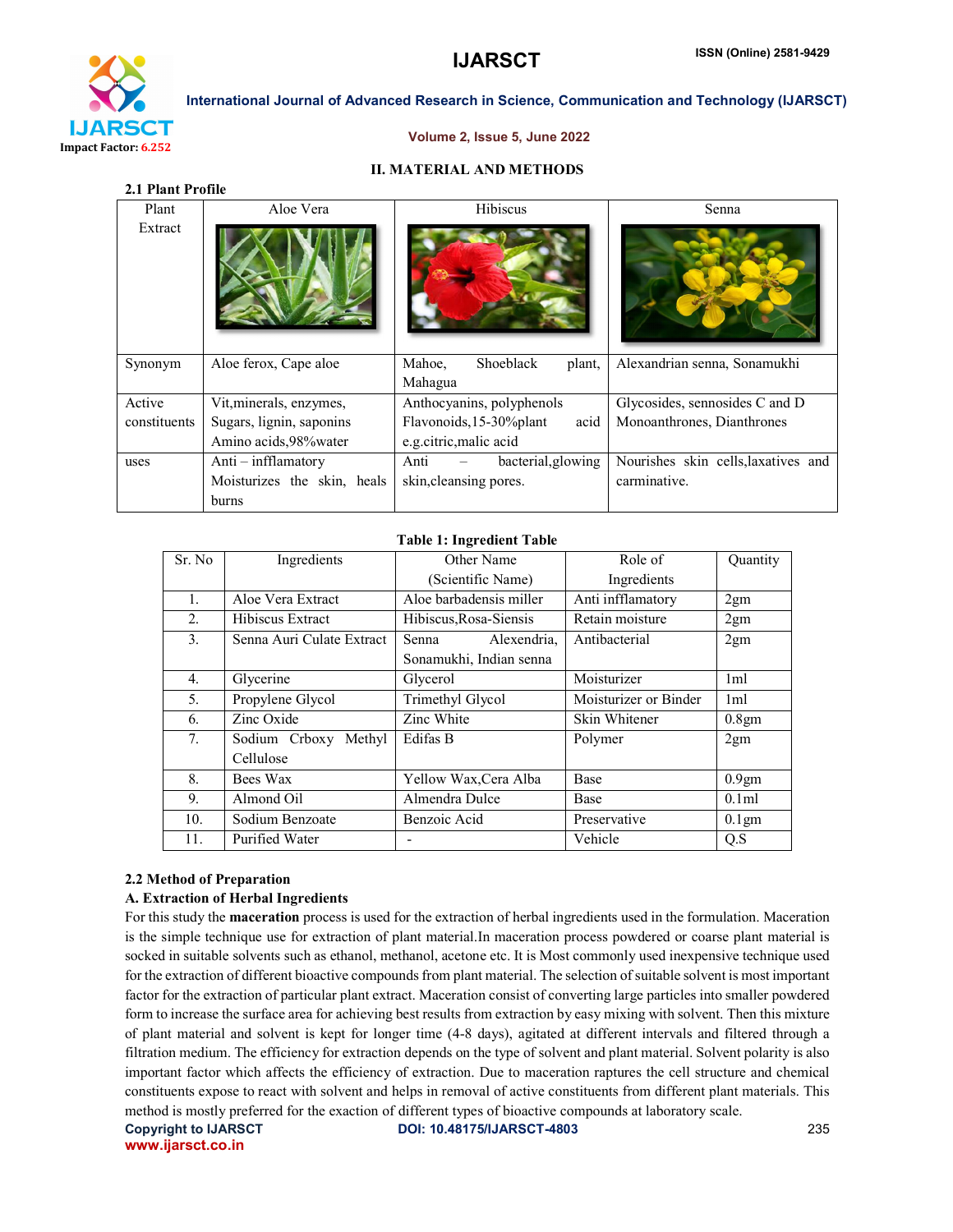

#### Volume 2, Issue 5, June 2022

#### 2.3 Preparation Table

Impact Factor: 6.252

Weigh 2 grams of herbal extract and transfer into a mortar and add polymer which is previously soaked in water and triturate thoroughly until homogeneous mixture is prepared.morter

Prepare an aqueous phase by adding 0.8 g of Zinc oxide (Skin whitener) and 0.1 g of sodium benzoate (Preservative) in water.

Prepare on oily phase by melting 1g bees wax in 1 ml of propylene glycol and 1ml of arachis oil in a china dish at 60°C.

Heat aqueous phase separately.

Add aqueous phase into oil phase drop wise in a mortar containing extract with stirring until creamy texture is obtained.

# III. EVALUATION OF HERBAL FACE CREAM

# 3.1 Organoleptic Characteristics

In this parameter, all blank formulations and drug-loaded formulations were tested for physical appe arance, color, texture, phase separation, and homogeneity by visual and texture were tested by checking cream between thumb and index finger.

# 3.2 Physicochemical Evaluation

- 1. pH: pH of the formulation is measured by using a calibrated digital pH meter at constant.
- 2. Homogeneity: Homogeneity The consistency of the formulations and presence of coarse particles were used to evaluate the texture and homogeneity of the formulations. Immediate skin feel (including stiffness, grittiness, and greasiness) are also evaluated.
- 3. Spread Ability: Adequate amount of sample is taken in between two glass slides and a weight of 100gm is applied on the slides for 5min.observe the spread ability.
- 4. Skin Irritation: Small amount of the cream was sprayed on left hand dorsal skin and kept for sometime,result was found non-irritant on the skin.
- 5. Skin Conditioning: The appearance of the skin after application of the cream was seen to be moisturized, smooth, hydrated and emollient.

# 3.3 Stability Study

1. Temperature Variation: Stability testing of prepared formulation was conducted by storing at different temperature conditions for specific period of time. The packed glass vials of formulation stored at different

www.ijarsct.co.in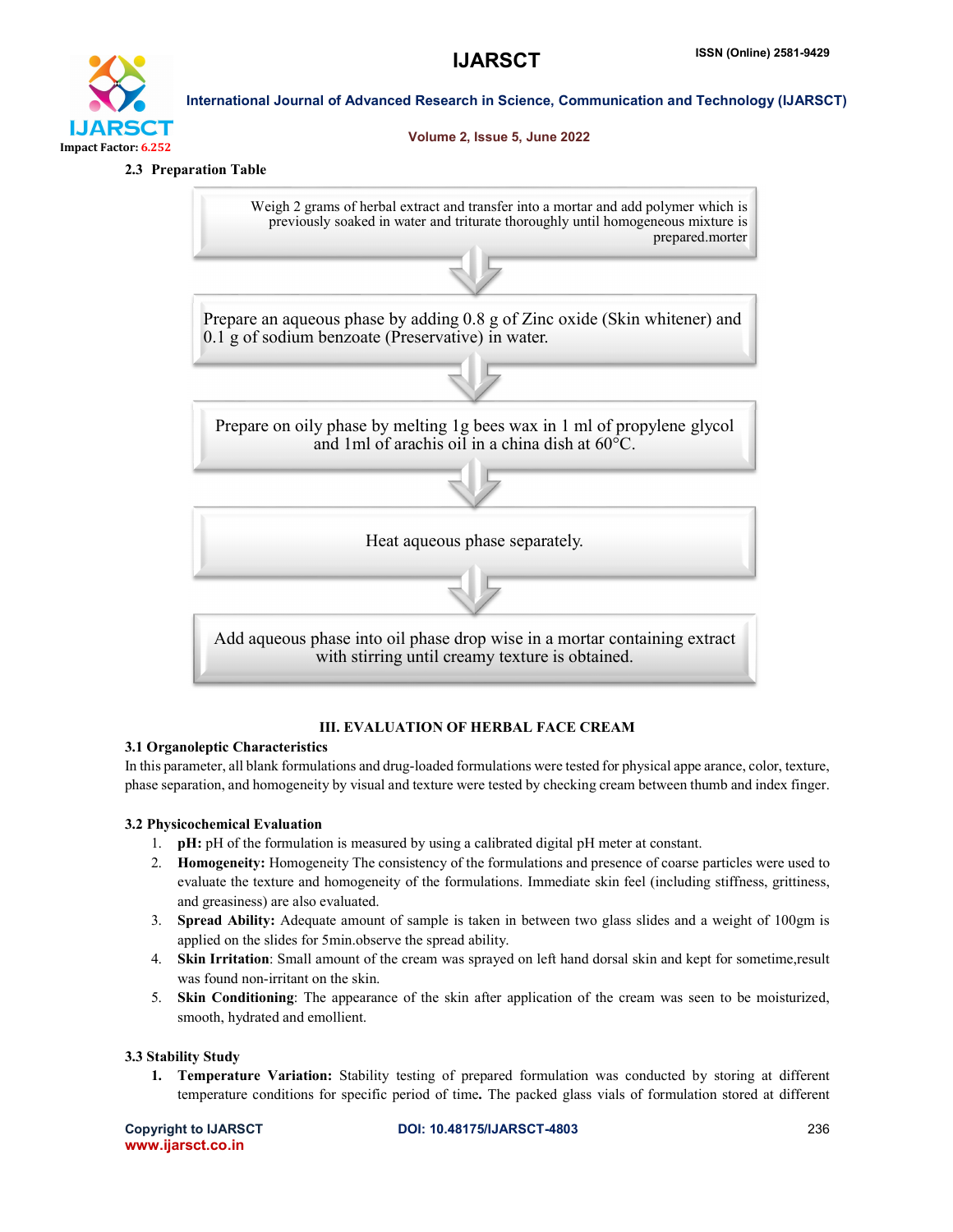

#### Volume 2, Issue 5, June 2022

temp., conditions and were evaluated for physical parameters like color, odor, consistency, PH etc.

2. Light Exposure Testing: The product is placed in its actual packaging at direct sunlight for 48 hours to check any discoloration of the product.

#### 3.4 Microbial Assay

The formulated cream were inoculated on the plates of agar media by streak plate method and a control was prepared by excluding the cream. The plates were placed into the incubator for 24 hours.After the incubation period,plates were taken out and checked for the microbial growth by comparing it with the control.

#### 3.5 Dye Test

Dye solubility and dilution tests were conducted to determine the type of emulsion formed.In this test, an emulsion was mixed with a water – soluble dye (Amaranth),and observed under the microscope. Continuous phase appearing red was considered as the emulsion is O\W type.In dilution method, to find out the oil in water emulsion,it was diluted with an aqueous solvent whereas to find out water in oil emulsion,it was diluted with an oily liquid.

#### 3.6 Skin Irritation

Small amount of cream was applied on left hand dorsal skin and kept for sometime, and observe the result.

#### 3.7 Wash Ability

This is the common method for checking the wash ability of the formulation. The formulation was applied on the skin and then ease and extent of washing with water were checked manually by using 1 lit of water is used to remove all content of the formulation were applied on the surface.

#### IV. RESULT AND DISCUSSION

Following Evaluation parameters were performed to ensure quality of prepared face cream.

#### 4.1 Organoleptic Evaluation

Herbal face cream was evaluated for organoleptic parameters showed in the following table. The color of formulation was brownish. The odour of prepared formulation was pleasant and good acceptable which is desirable to cosmetic formulations. Texture and smoothness were acceptable as per requirement of cosmetic formulations.

| Table 2. Organoieptic Evaluation |            |              |  |
|----------------------------------|------------|--------------|--|
| Sr. No                           | Parameters | Observations |  |
| 1.                               | Colour     | Brownish     |  |
| $\overline{2}$ .                 | Odour      | Pleasant     |  |
| 3.                               | Texture    | Fine         |  |
| 4.                               | Smoothness | Smooth       |  |
| 5.                               | Appearance | Creamy       |  |

### Table 2: Organoleptic Evaluation

#### 4.2 Physicochemical Evaluation

Herbal face cream was evaluated for physicochemical parameters showed in the following table. The pH of formulation was found close to neutral.Also gives satisfied homogeneity, easily removable, easily spreadable, non- irritant.

Table 3: Physicochemical Evaluation

| Tuon of Thysicochemical Dyanaucion |             |             |  |
|------------------------------------|-------------|-------------|--|
| Sr. No.                            | Parameters  | Observation |  |
|                                    | pΗ          | 6.80        |  |
| <u>.</u>                           | Homogineity | Satisfied   |  |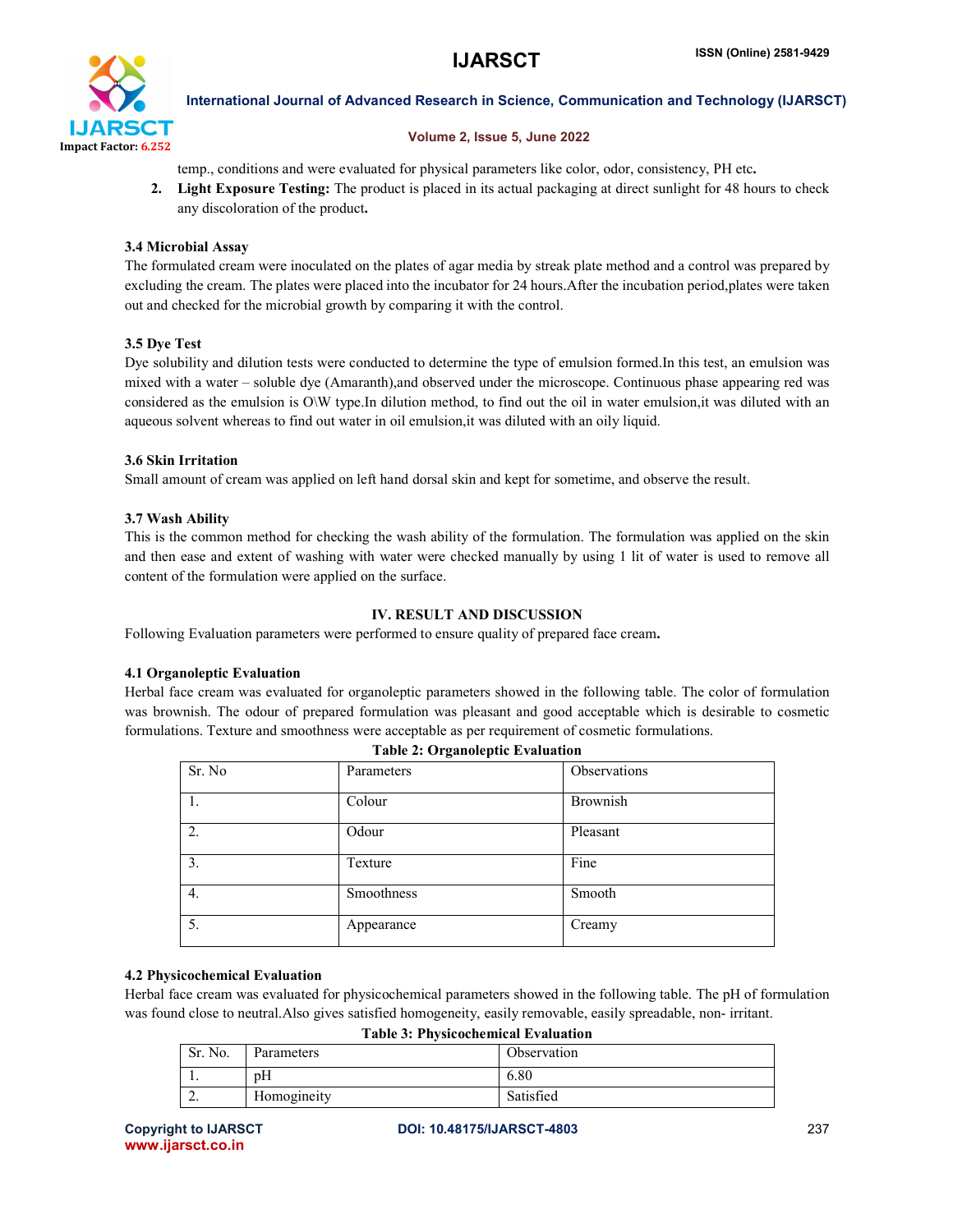

#### Volume 2, Issue 5, June 2022

|     | Skin irritation | $Non-irritable$               |
|-----|-----------------|-------------------------------|
| -4. | Spreadability   | Satisfied                     |
|     | Removable       | Easily removable              |
| 6.  | Skin condition  | Smooth, Hydrated, Moisturised |
|     | Wash ability    | Easily Washable               |

#### 4.3 Stability Study

The result of stability were shown in table.No change in color, odour, texture and smoothness was observed. The stability studies showed a slight change in pH of formulation at 40°C.

| Sr. No | Parameters | At Room Temprature | At $40^{\circ}$ C |
|--------|------------|--------------------|-------------------|
|        | Colour     | No Change          | No Change         |
|        | Odour      | No Change          | No Change         |
|        | Texture    | Fine               | Fine              |
|        | Smoothness | Smooth             | Smooth            |
|        | pH         | $6.80 \pm 0.02$    | $6.78 \pm 0.05$   |

# Table 4: Stability Studies



#### 4.4. Antimicrobial Sssay

By measuring zones of inhibition the antibacterial activity is evaluated

| Sr. No | Parameter        | Observation |
|--------|------------------|-------------|
|        | Microbial growth | Absence     |

#### 4.5 Dye Test

Under microscopic observation the disperse globules apper red in colour the ground is colourless it result that the prepared cream is O\W type emulsion cream.



### V. CONCLUSION

From this study it is conclude that the prepared formulation of Polyherbal face cream complies all the evaluation parameters which are tesed. From this study it is assure that the prepared formulation was successfully done. It proved

www.ijarsct.co.in